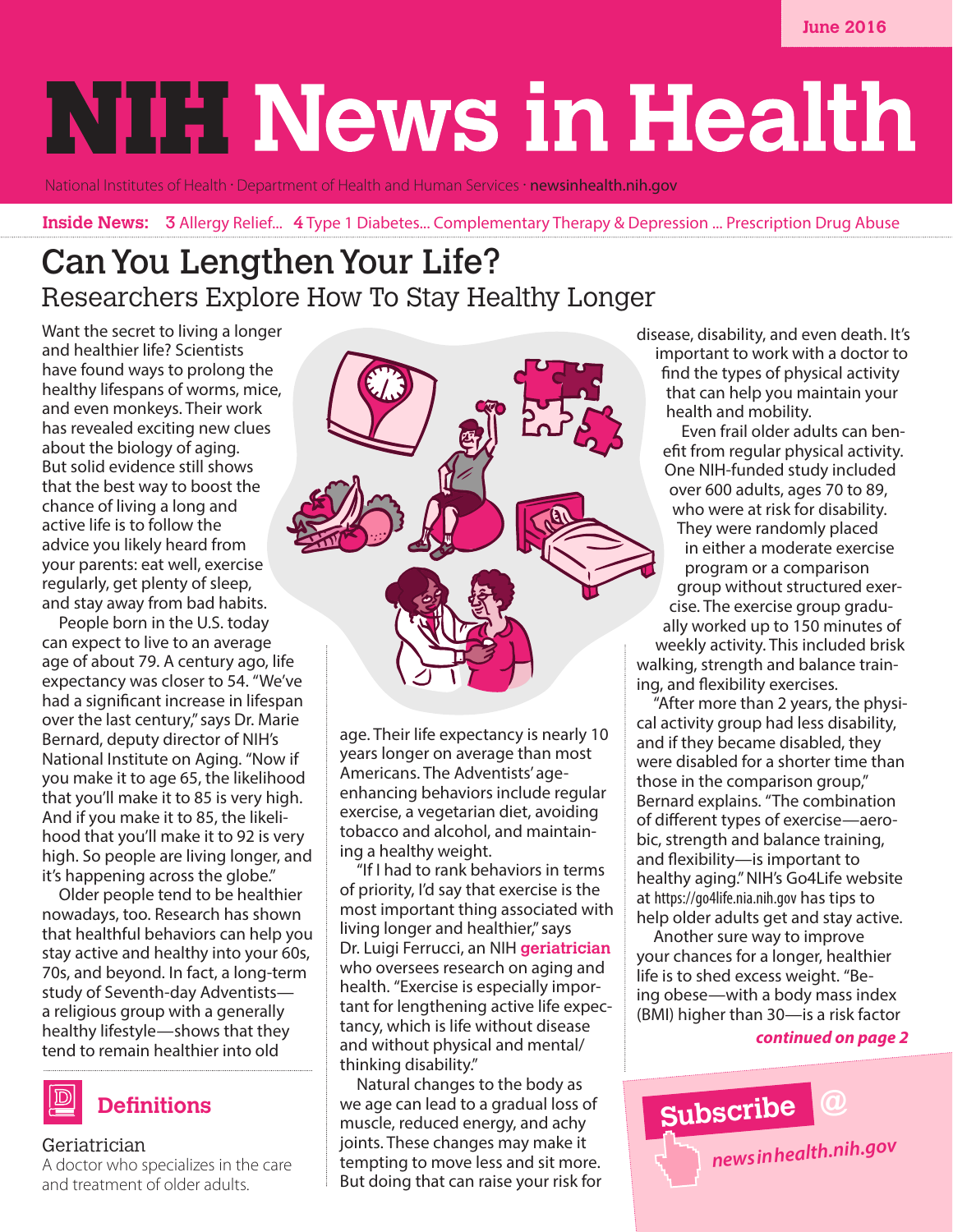#### <http://newsinhealth.nih.gov/issue/Jun2016>

#### **2** June 2016

### *continued from page 1*

for early death, and it shortens your active life expectancy," Ferrucci says. BMI is an estimate of your body fat based on your weight and height. Use NIH's BMI calculator at www.nhlbi. nih.gov/guidelines/obesity/BMI/bmicalc.htm to determine your BMI. Talk with a doctor about reaching a healthy weight.

Studies in animals have found that certain types of dietary changes such as extremely low-calorie diets can lead to longer, healthier lives. These studies offer clues to the bio-

#### (QQ) **Wise Choices** Stay Healthy at 50+

- $\blacksquare$  Get moving. Exercise can reduce the risk for age-related diseases and disability. Get inspiration from NIH's https://go4life.nia.nih.gov.
- $\blacksquare$  Eat a healthy diet. Get tips at www.choosemyplate.gov.
- $\blacksquare$  Pay attention to weight and shape. Extra weight, especially at the waist or with muscle loss, can raise health risks. Talk to your doctor about weight concerns.
- Don't smoke or use tobacco.
- $\blacksquare$  Keep your brain active. Get tips for a healthy brain at www.brainhealth.gov.
- $\blacksquare$  Be good to yourself. Get enough sleep. Stay in touch with family and friends. And surround yourself with people you enjoy.
- $\blacksquare$  Get regular medical checkups.
- $\blacksquare$  Drink only in moderation if you drink alcohol.

### **NIH News in Health ISSN 2375-6993 (Print) ISSN 1556-3898 (Online)**

#### **National Institutes of Health** Office of Communications & Public Liaison Building 31, Room 5B64 Bethesda, MD 20892-2094 nihnewsinhealth@od.nih.gov Tel: 301-402-7337

**newsinhealth.nih.gov A A http://health.nih.gov** 

logical processes that affect healthy aging. But to date, calorie-restricted diets and other dietary changes have had mixed results in extending the healthy lives of people.

"We have indirect evidence that nutritional adjustments can improve active longevity in people, but this is still an area of intense research," Ferrucci says. "So far, we don't really have solid evidence about caloric restriction and whether it may have a positive effect on human aging." Researchers are now studying potential drugs or other approaches that might mimic calorie restriction's benefits.

Not smoking is another pathway to a longer, healthier life. "There's no question that smoking is a hard habit to break. But data suggest that from the moment you stop smoking, there are health benefits. So it's worthwhile making that effort," Bernard says.

You might think you need good **genes** to live longer. But genes are only part of the equation for most of us, says Dr. Thomas Perls, an aging expert and director of the New England Centenarian Study at the Boston University School of Medicine. "Research shows that genes account for less than one-third of your chances of surviving to age 85. The vast majority of variation in how old we live to be is due to our health behaviors," Perls says. "Our genes could get most of us



### Genes

Stretches of DNA, a substance inherited from your parents, that define features such as your risk for certain diseases.

**Editor** Harrison Wein, Ph.D. **Managing Editor** Vicki Contie

**Contributors** Vicki Contie, Alan Defibaugh (illustrations), Claire Donnelly, and Tianna Hicklin

**Attention Editors** Reprint our articles and illustrations in your own publication. Our material is not copyrighted. Please acknowledge *NIH News in Health* as the source and send us a copy.

For more health information from NIH, visit



For more about living healthy and longer, click the "Links" tab at: <http://newsinhealth.nih.gov/issue/Jun2016/Feature1>

close to the remarkable age of 90 if we lead a healthy lifestyle."

The influence of genes is stronger, though, for people who live to older ages, such as beyond 95. Perls has been studying people who live to age 100 and up (centenarians) and their families to learn more about the biological, psychological, and social factors that promote healthy aging.

 "It seems there's not a single gene that imparts a strong effect on the ability to get to these older ages," Perls says. "Instead, it's the combined effects of probably hundreds of genes, each with weak effects individually, but having the right combination can lead to a very strong effect, especially for living to the oldest ages we study."

It's a good idea to be skeptical of claims for a quick fix to aging-related problems. Perls cautions against marketed "anti-aging" measures such as "hormone replacement therapy," which has little proven benefit for healthy aging and can have severe side effects. "People used to say, 'the older you get the sicker you get.' But with common sense, healthy habits such as regular exercise, a healthy weight, avoiding red meat, not smoking, and managing stress, it can be 'the older you get, the healthier you've been,'" Perls says.

The key to healthy aging is to engage fully in life—mentally, physically, and socially. "Transitioning to older years isn't about sitting in a rocking chair and letting the days slip by," Bernard says. "Older adults have unique experiences, intellectual capital, and emotional involvement that can be shared with younger genera-

> tions. This engagement is really key to helping our society move forward."  $\blacksquare$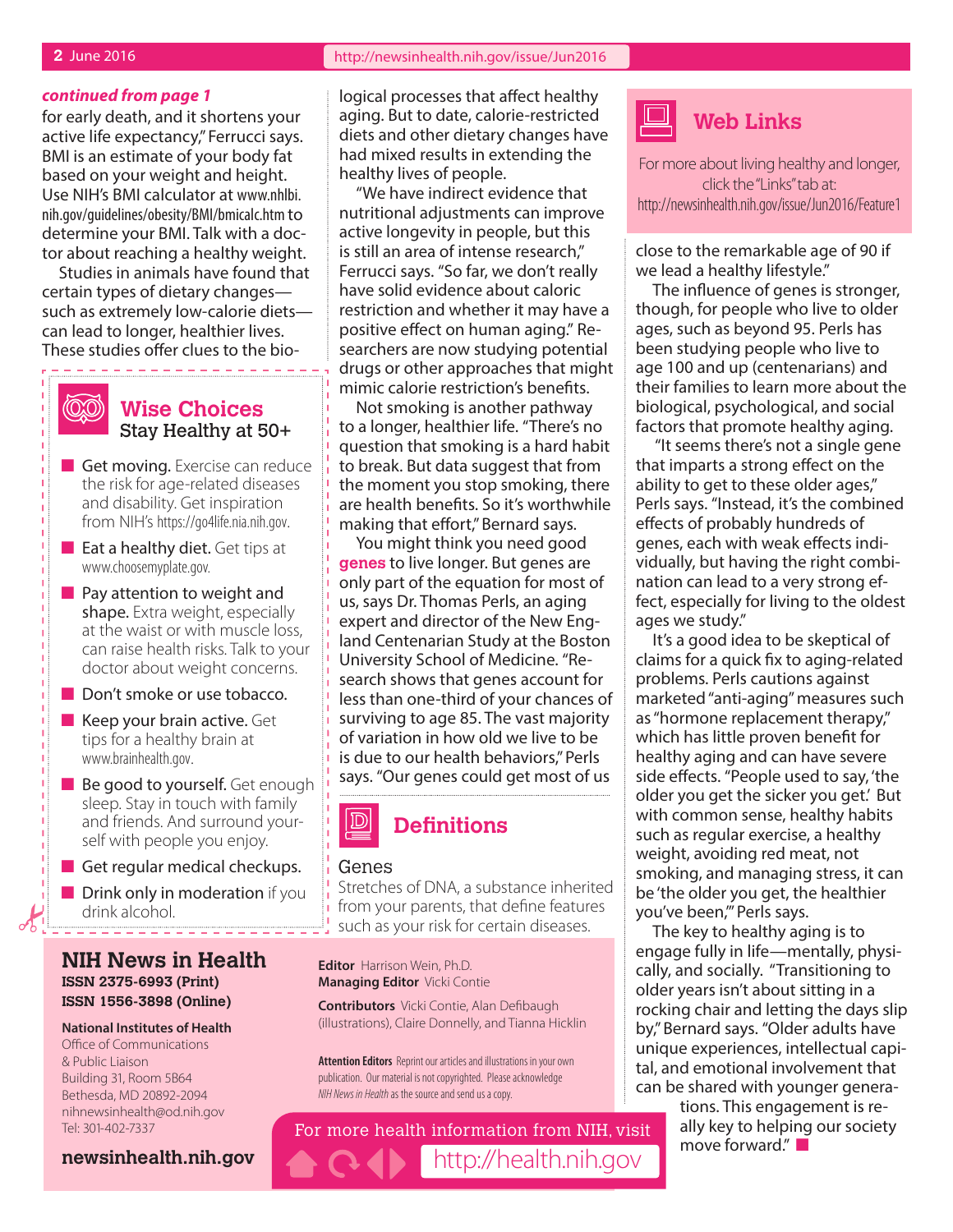# Seeking Allergy Relief When Breathing Becomes Bothersome

A change in season can brighten your days with vibrant new colors. But blooming flowers and falling leaves can usher in more than beautiful backdrops. Airborne substances that irritate your nose can blow in with the weather. When sneezing, itchy eyes, or a runny nose suddenly appears, allergies may be to blame.

Allergies arise when the body's **immune system** overreacts to substances, called **allergens**, that are normally harmless. When a person with allergies breathes in allergens such as pollen, mold, pet dander, or dust mites—the resulting allergic reactions in the nose are called allergic rhinitis, or hay fever.

Allergy is one of the most common long-term health conditions. "Over the past several decades, the prevalence of allergies has been increasing," says Dr. Paivi Salo, an allergy expert at NIH. "Currently, airborne allergies affect approximately 10-30% of adults and 40% of children."

Avoiding your allergy triggers is the best way to control your symptoms. But triggers aren't always easy to identify. Notice when and where your symptoms occur. This can help you figure out the cause.

#### ௵ **Wise Choices** Allergy Symptoms

- $\blacksquare$  Runny or stuffy nose
- $\blacksquare$  Sneezing
- $\blacksquare$  Itchy nose, eyes, ears, and mouth
- $\blacksquare$  Red and watery eyes
- $\blacksquare$  Swelling around the eyes
- $\blacksquare$  Coughing
- $\blacksquare$  Wheezing
- $\blacksquare$  Chest tightness
- $\blacksquare$  Shortness of breath

"Most people with allergies are sensitive to more than one allergen," Salo explains. "Grass, weed, and tree pollens are the most common causes of outdoor allergies." Pollen is often the source if your symptoms are seasonal. Indoor allergens usually trigger symptoms that last all year.

If your symptoms become persistent and bothersome, visit your family physician or an allergist. They can test for allergy sensitivities by using a skin or blood test. The test results, along with a medical exam and information about when and where your symptoms occur, will help your doctor determine the cause.

Even when you know your triggers, avoiding allergens can be difficult. When pollen counts are high, stay inside with the windows closed and use the air conditioning. Avoid bringing pollen indoors. "If you go outside, wash your hair and clothing," Salo says. Pets can also bring in pollen, so clean them too.

For indoor allergens, keep humidity levels low in the home to keep dust mites and mold under control. Avoid upholstered furniture and carpets because they harbor allergens. Wash your bedding in hot water, and vacuum the floors once a week.

## **Definitions**

### Immune System

The body's defense against germs and foreign substances.

### Allergens

Substances that produce an allergic reaction when a person comes in contact with them.

### Asthma

A lung disease that inflames and narrows the airways.



Allergies run in families. Your children's chances of developing allergies are higher if you have them. While there's no "magic bullet" to prevent allergies, experts recommend breast feeding early in life. "Breast milk is the least likely to trigger allergic reactions, it's easy to digest, and it strengthens an infant's immune system," Salo says.

Sometimes, avoiding allergens isn't possible or isn't enough. Untreated allergies are associated with chronic conditions like sinus infections and **asthma**. Over-the-counter antihistamines, nasal sprays, and decongestants can often ease mild symptoms. Prescription medications and allergy shots are sometimes needed for more severe allergies. Talk with your doctor about treatment options.

Allergy relief can help clear up more than just itchy, watery eyes. It can allow you to breathe easy again and brighten your outlook on seasonal changes.  $\blacksquare$ 



For more about airborne allergies, click the "Links" tab at: <http://newsinhealth.nih.gov/issue/Jun2016/Feature2>